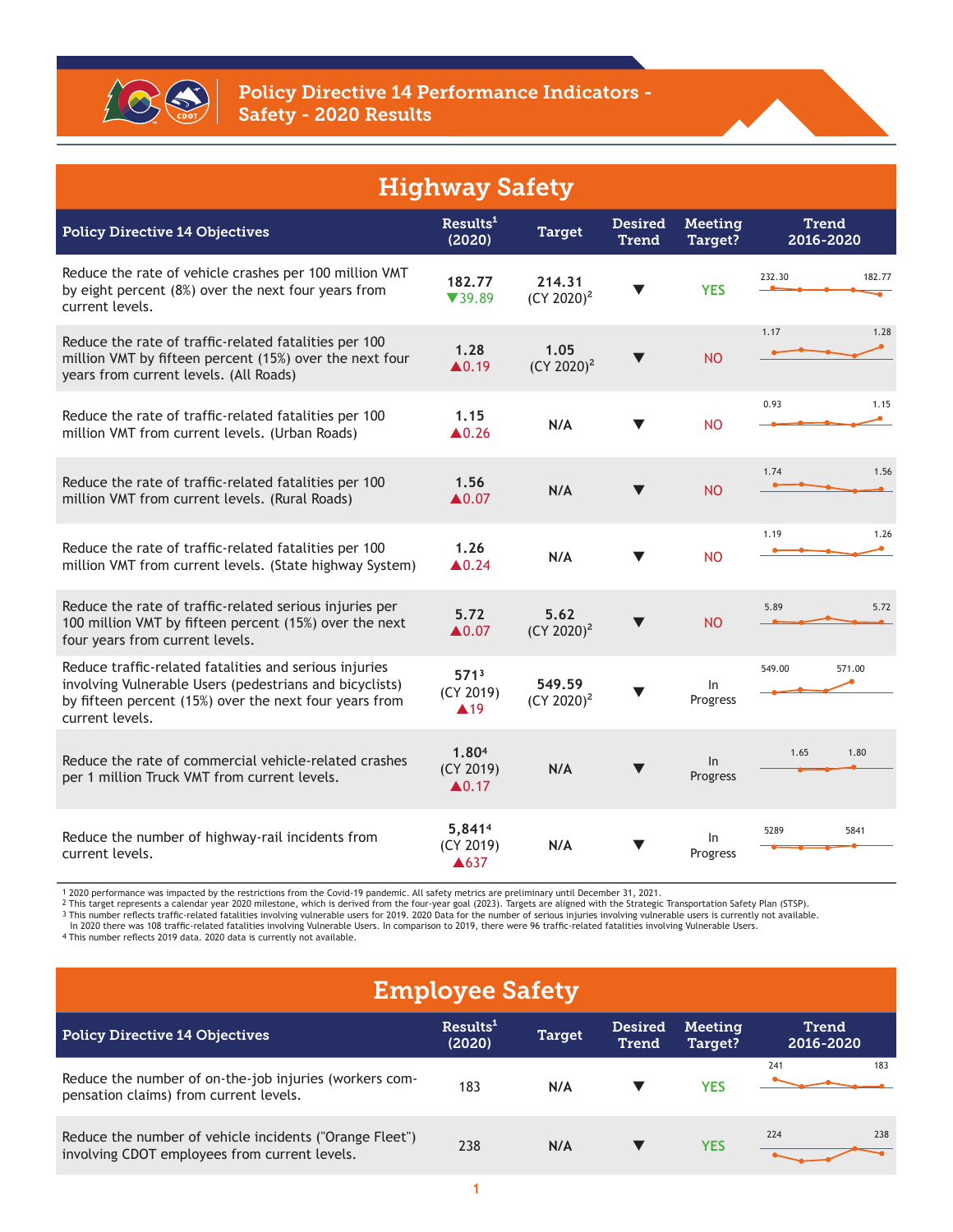

| <b>Asset Management - Bridges</b>                                                                                                                                                              |                                  |               |                         |                    |                    |  |  |  |
|------------------------------------------------------------------------------------------------------------------------------------------------------------------------------------------------|----------------------------------|---------------|-------------------------|--------------------|--------------------|--|--|--|
| <b>Policy Directive 14 Objectives</b>                                                                                                                                                          | <b>Results</b><br>(2020)         | <b>Target</b> | <b>Desired</b><br>Trend | Meeting<br>Target? | Trend<br>2016-2020 |  |  |  |
| Achieve or maintain the percent of National Highway<br>System total bridge deck area in good condition at or<br>above forty percent (40%).                                                     | 42.36%<br>$\Psi$ 4.02%           | 40%           |                         | <b>YES</b>         | 50.35%<br>42.36%   |  |  |  |
| Achieve or maintain the percent of National Highway<br>System total bridge deck area in poor condition below<br>ten percent (10%).                                                             | 5.88%<br>$\nabla 0.24%$          | 10%           | v                       | <b>YES</b>         | 4.48%<br>5.88%     |  |  |  |
| Achieve or maintain the percent of state highway<br>system total bridge deck area in good condition at or<br>above forty percent (40%).                                                        | 41.94%<br>$\Psi$ 4.50%           | 40%           |                         | <b>YES</b>         | 50.38%<br>41.94%   |  |  |  |
| Achieve or maintain the percent of state highway<br>system total bridge deck area in poor condition below<br>ten percent (10%).                                                                | 6.27%<br>$\nabla 0.05%$          | 10%           | v                       | <b>YES</b>         | 4.92%<br>6.27%     |  |  |  |
| Percentage of CDOT-owned bridges over waterways that<br>are scour critical                                                                                                                     | 5.79%<br>$\nabla 0.39%$          | 5%            |                         | <b>NO</b>          | 6.42%<br>5.79%     |  |  |  |
| Percentage of bridge crossings over Interstates, U.S.<br>Routes and Colorado state highways with a vertical<br>clearance less than the statutory maximum vehicle<br>height of 14 feet-6 inches | 2.14%<br>0.00%<br>No Change      | 1%            |                         | <b>NO</b>          | 1.81%<br>2.14%     |  |  |  |
| Percentage of bridge crossings over Interstates, U.S.<br>Routes and Colorado state highways with a vertical<br>clearance less than the minimum design requirement of<br>16 feet-6 inches       | 20.21%<br>$\nabla 0.13%$         | 18%           | ▼                       | <b>NO</b>          | 21.00%<br>20.21%   |  |  |  |
| Percentage of CDOT-owned bridges posted for load                                                                                                                                               | 0.46%<br>$\blacktriangle 0.03\%$ | 0.1%          | $\blacktriangledown$    | <b>NO</b>          | 0.20%<br>0.46%     |  |  |  |
| Percentage of CDOT-owned bridges with a load<br>restriction                                                                                                                                    | 2.51%<br>$\blacktriangle$ 0.34%  | 0.9%          | $\blacktriangledown$    | <b>NO</b>          | 1.60%<br>2.51%     |  |  |  |
| Percentage of expansion joints in fair, poor, or severe<br>condition (by length) on CDOT-owned bridges                                                                                         | 41.05%<br>▲3.46%                 | 26%           |                         | <b>NO</b>          | 25.25%<br>41.05%   |  |  |  |
| Percentage of CDOT-owned bridge deck area that is<br>unsealed or otherwise unprotected                                                                                                         | 35.11%<br>$\P$ 1.69%             | 35%           | $\blacktriangledown$    | <b>NO</b>          | 44.45%<br>35.11%   |  |  |  |

| <b>Asset Management - Highway Pavement</b>                                                                                                                             |                                 |               |                         |                    |                    |  |  |
|------------------------------------------------------------------------------------------------------------------------------------------------------------------------|---------------------------------|---------------|-------------------------|--------------------|--------------------|--|--|
| <b>Policy Directive 14 Objectives</b>                                                                                                                                  | <b>Results</b><br>(2020)        | <b>Target</b> | <b>Desired</b><br>Trend | Meeting<br>Target? | Trend<br>2016-2020 |  |  |
| Achieve 80% High or Moderate Drivability Life for<br>Interstates based on condition standards and<br>treatments set for traffic volume categories.                     | 89.0%<br>$\blacktriangle$ 1.00% | 80%           |                         | <b>YES</b>         | 89.00%<br>94.00%   |  |  |
| Achieve 80% High or Moderate Drivability Life for the<br>NHS, excluding Interstates, based on condition standards<br>and treatments set for traffic volume categories. | 82.0%<br>$\nabla$ 2.00%         | 80%           |                         | <b>YES</b>         | 82.00%<br>85.00%   |  |  |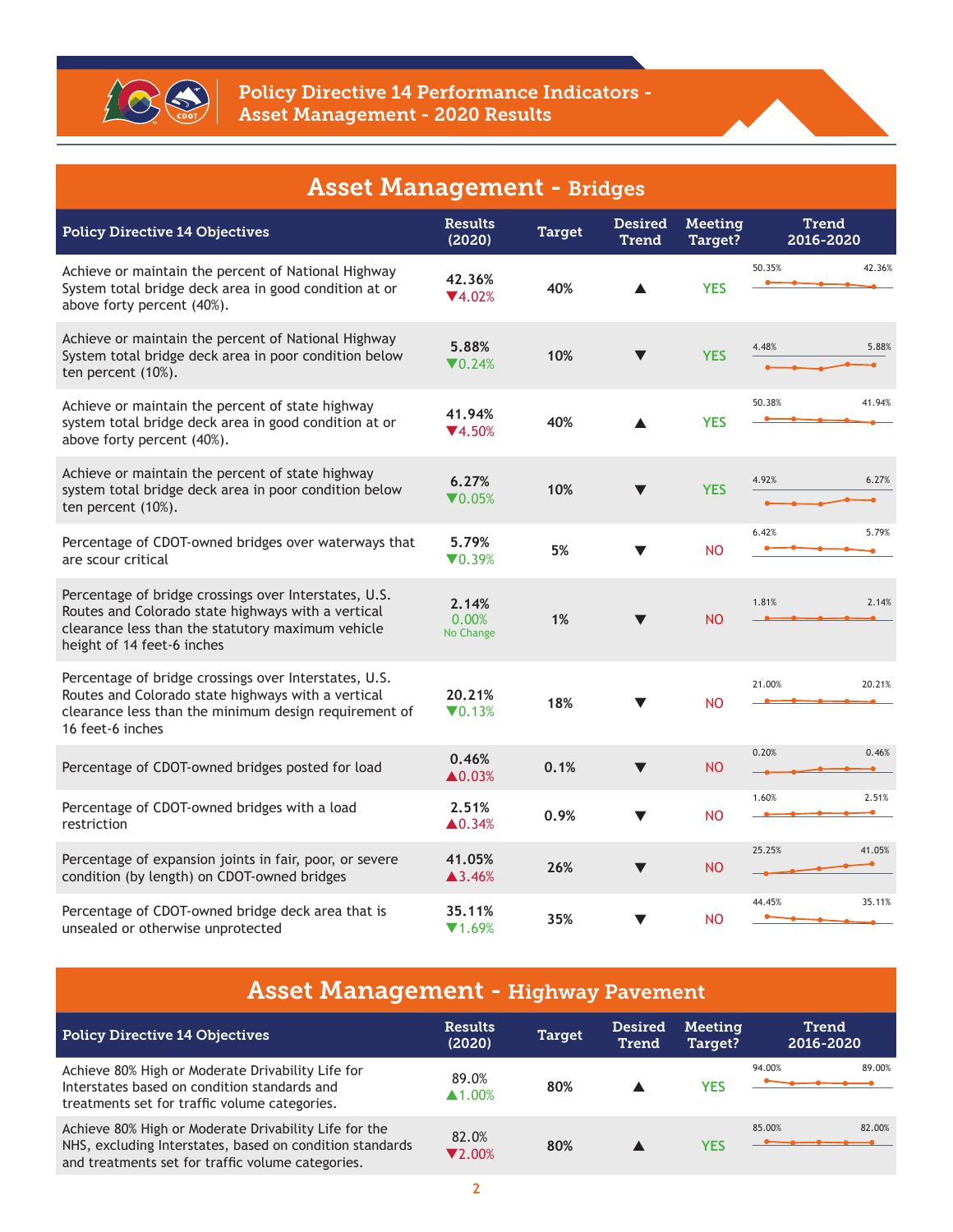

| <b>Asset Management - Highway Pavement</b>                                                                                                                       |                          |               |                         |                    |                    |  |  |  |
|------------------------------------------------------------------------------------------------------------------------------------------------------------------|--------------------------|---------------|-------------------------|--------------------|--------------------|--|--|--|
| <b>Policy Directive 14 Objectives</b>                                                                                                                            | <b>Results</b><br>(2020) | <b>Target</b> | <b>Desired</b><br>Trend | Meeting<br>Target? | Trend<br>2016-2020 |  |  |  |
| Achieve 80% High or Moderate Drivability Life for the<br>state highway system, based on condition standards and<br>treatments set for traffic volume categories. | 79.0%<br>$\P$ 1.00%      | 80%           |                         | NO.                | 79.00%<br>80.00%   |  |  |  |

| <b>Asset Management - Other Assets</b>                                                                                                                           |                                  |               |                                |                           |                           |  |  |  |  |
|------------------------------------------------------------------------------------------------------------------------------------------------------------------|----------------------------------|---------------|--------------------------------|---------------------------|---------------------------|--|--|--|--|
| <b>Policy Directive 14 Objectives</b>                                                                                                                            | <b>Results</b><br>(2020)         | <b>Target</b> | <b>Desired</b><br><b>Trend</b> | <b>Meeting</b><br>Target? | <b>Trend</b><br>2016-2020 |  |  |  |  |
| Achieve or maintain an overall MLOS B minus grade for<br>the state highway system                                                                                | B<br>$B - No$<br>Change          | <b>B-</b>     |                                | <b>YES</b>                | $C+$<br>B                 |  |  |  |  |
| Achieve or maintain a LOS B grade for snow and ice<br>removal.                                                                                                   | $B -$<br>$\P$ From B             | B             |                                | <b>NO</b>                 | B<br>B-                   |  |  |  |  |
| Achieve or maintain an average statewide letter grade<br>for CDOT-owned buildings at or above 85% C or better.                                                   | 54.00%<br>$\nabla$ 26.00%        | 85%           | ▲                              | <b>NO</b>                 | 74.00%<br>54.00%          |  |  |  |  |
| Maintain or decrease the average percent useful life of<br>ITS equipment at or below 90%.                                                                        | 70.8%<br>$\Pi$ 11.2%             | 90%           | $\blacktriangledown$           | <b>YES</b>                | 70.00%<br>70.80%          |  |  |  |  |
| Maintain or decrease the average percent useful life of<br>CDOT fleet vehicles at or below 75%.                                                                  | 68.97%<br>$\blacktriangle 0.27%$ | 75%           |                                | <b>YES</b>                | 87.00%<br>68.97%          |  |  |  |  |
| Maintain or decrease the percent of culverts in poor<br>condition (have a culvert rating of 4 or less) at or<br>below 5%.                                        | 5.47%<br>$\triangle 0.27%$       | 5%            |                                | <b>NO</b>                 | 4.87%<br>5.47%            |  |  |  |  |
| Achieve or maintain the percent of geohazard segments<br>at or above risk grade B at or above 85%.                                                               | 80%<br>$\blacktriangle$ 3.00%    | 85%           |                                | <b>NO</b>                 | 80.00%<br>84.00%          |  |  |  |  |
| Achieve or maintain the percent of network tunnel<br>length with all elements in equal or better condition<br>than 2.5 weighted condition index at or above 75%. | 91%<br>$0.00% - No$<br>Change    | 75%           | ▲                              | <b>YES</b>                | 91.00%<br>91.00%          |  |  |  |  |
| Maintain or decrease the percent of signal infrastruc-<br>ture in severe condition at or below 2%.                                                               | 7.0%<br>$0.00% - No$<br>Change   | 2.0%          |                                | <b>NO</b>                 | 8.00%<br>7.00%            |  |  |  |  |
| Maintain or decrease the percent of CDOT-owned walls,<br>by square foot, in poor condition (have a rating of 4 or<br>less) at or below 2.5%.                     | 3.80%<br>$\nabla 0.40\%$         | 2.5%          |                                | <b>NO</b>                 | 4.15%<br>3.80%            |  |  |  |  |
| Achieve or maintain an average statewide letter grade<br>for CDOT rest areas at or above 90% C or better.                                                        | 81%<br>$\blacktriangle$ 1.00%    | 90%           |                                | <b>NO</b>                 | N/A   81.00%              |  |  |  |  |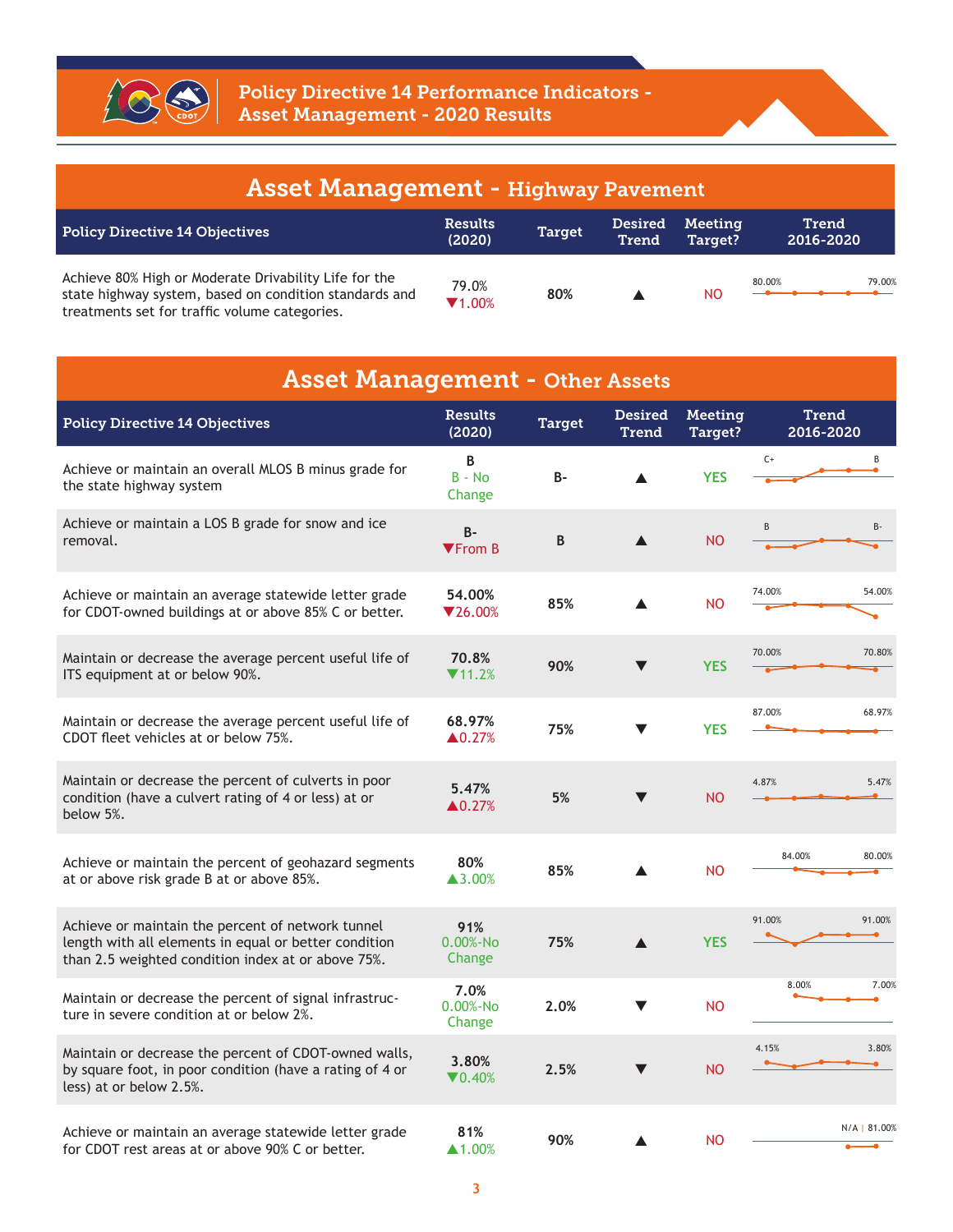

## Asset Management - Transit Assets: Small Urban & Rural Agency Assets

| Rolling Stock Objectives <sup>1</sup>                                                                                                                                                     | <b>Results</b><br>(2020)        | <b>Target</b> | <b>Desired</b><br><b>Trend</b> | Meeting<br>Target?        | Trend <sup>2</sup><br>2019-2020 |
|-------------------------------------------------------------------------------------------------------------------------------------------------------------------------------------------|---------------------------------|---------------|--------------------------------|---------------------------|---------------------------------|
| Maintain or reduce the percentage of Over-the-Road<br>Buses (BR) that met or exceeded their useful life<br>benchmark (ULB) from the 2019 performance.                                     | 20.51%<br>▲2.56%                | 17.95%        | $\blacktriangledown$           | <b>NO</b>                 | 17.95%   20.51%                 |
| Maintain or reduce the percentage of Buses (BU) that<br>met or exceeded their useful life benchmark (ULB) from<br>the 2019 performance.                                                   | 20.05%<br>$\P(4.76\%$           | 24.81%        |                                | <b>YES</b>                | 24.81%   20.05%                 |
| Maintain or reduce the percentage of Cutaway Vehicles<br>(CU) that met or exceeded their useful life benchmark<br>(ULB) from the 2019 performance.                                        | 24.53%<br>$\nabla 0.08%$        | 24.61%        |                                | <b>YES</b>                | 24.61%   24.53%                 |
| Maintain or reduce the percentage of Minivans (MV) that<br>met or exceeded their useful life benchmark (ULB) from<br>the 2019 performance.                                                | 30.84%<br>▲6.99%                | 23.85%        |                                | <b>NO</b>                 | 23.85   30.84%                  |
| Maintain or reduce the percentage of Aerial Tramway<br>Vehicles (TR) that met or exceeded their useful life<br>benchmark (ULB) from the 2019 performance.                                 | 87.32%<br>$\triangle 3.50%$     | 83.82%        | $\blacktriangledown$           | <b>NO</b>                 | 83.82%   87.32%                 |
| Maintain or reduce the percentage of Vans (Van) that<br>met or exceeded their useful life benchmark (ULB) at<br>2019 performance.                                                         | 14.60%<br>▲0.81%                | 13.79%        |                                | <b>NO</b>                 | 13.79%   14.60%                 |
| Facilities Objectives <sup>3</sup>                                                                                                                                                        | <b>Results</b><br>(2020)        | <b>Target</b> | <b>Desired</b><br><b>Trend</b> | <b>Meeting</b><br>Target? | Trend <sup>2</sup><br>2019-2020 |
| Maintain or reduce the percentage of Passenger/<br>Parking Facilities that met or exceeded their FTA<br>Transit Economic Requirements Model (TERM) from<br>the 2019 performance.          | 2.78%<br>$0.00% - No$<br>Change | 2.78%         |                                | <b>YES</b>                | 2.78%   2.78%                   |
| Maintain or reduce the percentage of Administrative/<br>Maintenance Facilities that met or exceeded their FTA<br>Transit Economic Requirements Model (TERM) from the<br>2019 performance. | 9.30%<br>$\triangle 0.41%$      | 8.89%         |                                | <b>NO</b>                 | 8.89%   9.30%                   |

1 Rolling Stock: Percentage of revenue vehicles within an asset class that have either met or exceeded their useful life benchmark (ULB).

2 Calendar Year 2019 was the first reporting year.

ı

3 Facilities: Percentage of facilities within an asset class rated below a 3.0 on the FTA TERM 5-point scale.

## Asset Management - Transit Assets: Bustang & Bustang Outrider Assets

| <b>Rolling Stock Categories<sup>1</sup></b>                                                                                                                                            | <b>Results</b><br>(2020) | <b>Target</b> | <b>Desired</b><br><b>Trend</b> | Meeting<br>Target? | Trend <sup>2</sup><br>2019-2020 |
|----------------------------------------------------------------------------------------------------------------------------------------------------------------------------------------|--------------------------|---------------|--------------------------------|--------------------|---------------------------------|
| Achieve or maintain performance for Bustang and<br>Bustang Outrider assets that have either met or<br>exceeded their useful life benchmark (ULB) at no<br>more than ten percent (10%). | 0%                       | 10%           |                                | YES                | $0.00\%$   0.00%                |

1 Rolling Stock: Percentage of revenue vehicles within an asset class that have either met or exceeded their useful life benchmark (ULB).

2 Calendar Year 2020 was the first reporting year.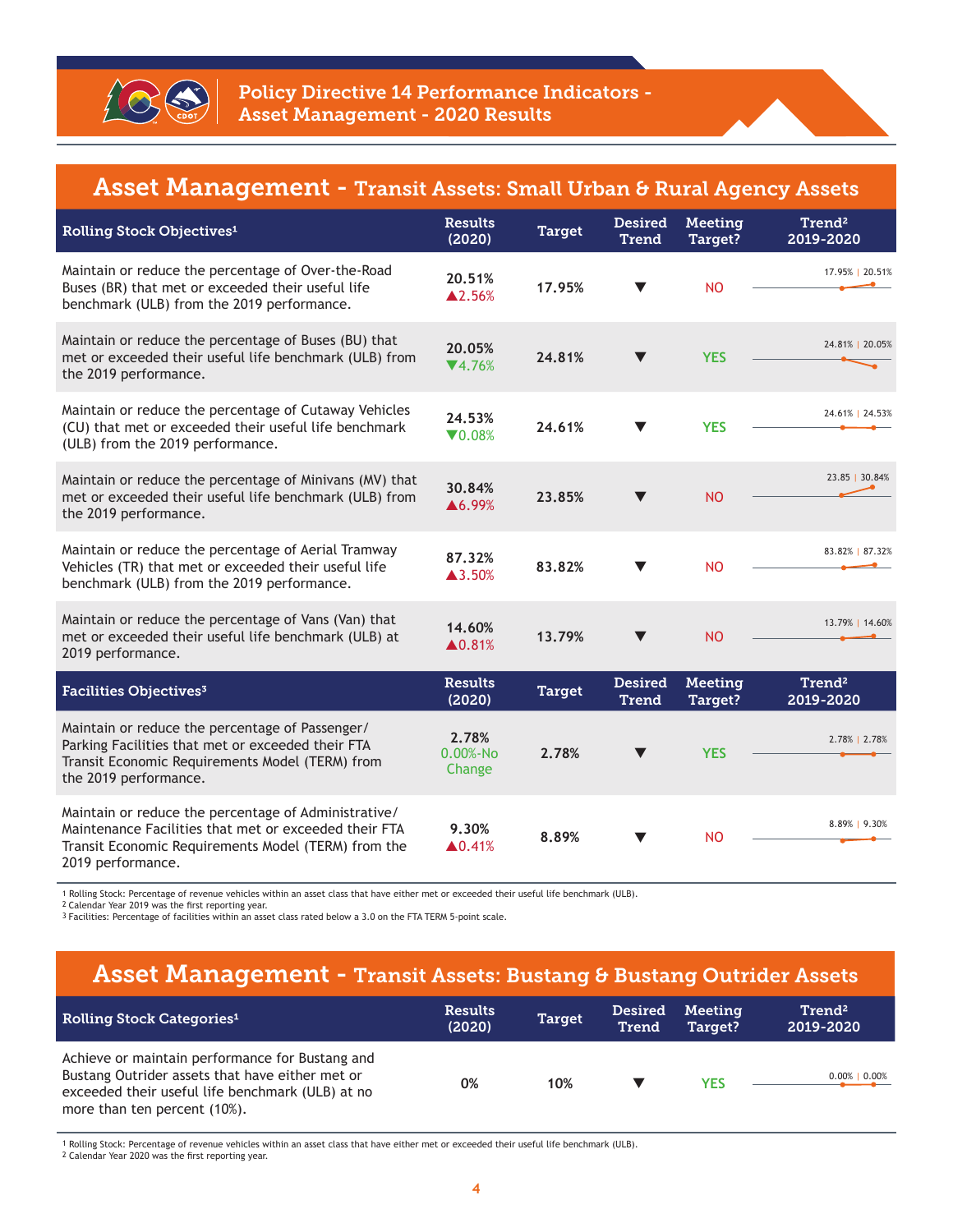

| <b>Mobility - Reliability and Congestion</b>                                                                                                                          |                                                     |                                    |                                |                    |                                 |        |  |  |  |
|-----------------------------------------------------------------------------------------------------------------------------------------------------------------------|-----------------------------------------------------|------------------------------------|--------------------------------|--------------------|---------------------------------|--------|--|--|--|
| <b>Policy Directive 14 Objectives</b>                                                                                                                                 | <b>Results</b><br>(2020)                            | <b>Target</b>                      | <b>Desired</b><br><b>Trend</b> | Meeting<br>Target? | Trend <sup>2</sup><br>2016-2020 |        |  |  |  |
| Achieve or maintain an Operations Levels of Service (OLOS)<br>grade of C or better for eighty percent (80%) or greater of the<br>state highway system.                | 86.1%1<br>$\P(11.5\%$                               | 80%<br>Grade C or<br><b>Better</b> |                                | <b>YES</b>         | 85.00%                          | 86.10% |  |  |  |
| Achieve or maintain an annual average incident clearance time<br>of twenty (20) minutes or less for highways covered by CDOT<br>Safety Patrol and Heavy Tow vehicles. | 22.37<br>$\P$ 1.45                                  | 20.00                              |                                | <b>NO</b>          | 22.69                           | 22.37  |  |  |  |
| Manage congestion on our roads by reducing Vehicle Miles<br>Traveled (VMT) by ten percent (10%) on or before 2030,<br>relative to current levels.                     | 48.64 B <sup>1</sup><br>$\blacktriangledown$ 5.99 B | 54.09 B<br>(CY2020) <sup>1</sup>   |                                | <b>YES</b>         | 52.15B                          | 48.64B |  |  |  |
| Manage congestion on our roads by reducing Vehicle Miles VMT<br>per capita by ten percent (10%) on or before 2030, relative to<br>current levels.                     | 8,3591<br>$\Pi$ 1.119                               | 9,376<br>$(CY2020)^2$              |                                | <b>YES</b>         | 9,423                           | 8,359  |  |  |  |

1 2020 performance was impacted by the restrictions from the Covid-19 pandemic. VMT figures are preliminary and subject for adjustment.<br>2 This target represents a calendar year 2020 milestone, which is derived from the ten

| <b>Mobility - Multimodal Options</b>                                                                                                                                     |                                    |                                 |                         |                       |         |                           |  |  |  |
|--------------------------------------------------------------------------------------------------------------------------------------------------------------------------|------------------------------------|---------------------------------|-------------------------|-----------------------|---------|---------------------------|--|--|--|
| <b>Policy Directive 14 Objectives</b>                                                                                                                                    | <b>Results</b><br>(2020)           | <b>Target</b>                   | <b>Desired</b><br>Trend | Meeting<br>Target?    |         | <b>Trend</b><br>2016-2020 |  |  |  |
| Increase the percent of Coloradans commuting to work using<br>multimodal options, including those using telecommuting<br>options, to thirty-five percent (35%) in 2030.  | 24.7%1<br>$\blacktriangle$ 0.50%   | 25.7%<br>(CY 2020) <sup>2</sup> |                         | -ln<br>Progress       | 23.90%  | 24.70%                    |  |  |  |
| Restore Bustang (1-25 and 1-70 corridors) bus service ridership<br>to pre- COVID-19 levels by the end of FY2020-21 and grow it<br>five percent (5%) per year thereafter. | 189,5333<br>(FY20)<br>$\P(48,527)$ | 238.135                         |                         | <b>NO</b>             | 102,503 | 189,533<br>(FY20)         |  |  |  |
| Increase Unlinked Passenger Trips from small urban and rural<br>transit agencies proportional to population growth levels<br>from 2019.                                  | 18,303,9514<br>▲922.127            | 18,463,738                      |                         | <b>In</b><br>Progress | 16.84M  | 18.30M                    |  |  |  |

1 Data is provided by the American Community Survey. The 2020 American Community Survey data is planned to be released September 23, 2021. 24.7 percent of Coloradoans commuted to work using multimodal options in 2019.

2 This target represents a calendar year 2020 milestone, which is derived from the ten-year goal (2030).

3 2020 performance was impacted by the restrictions from the Covid-19 pandemic.<br>4 Data is provided by the Federal Transit Administration. 2020 Federal Transit Administration data is planned to be released November 2021. Th small urban and rural transit agencies in 2019.

| <b>Mobility - Environmental Impact</b>                                                                                                                                                                                                                                                                                                                             |                              |                    |                         |                           |                    |  |  |  |  |
|--------------------------------------------------------------------------------------------------------------------------------------------------------------------------------------------------------------------------------------------------------------------------------------------------------------------------------------------------------------------|------------------------------|--------------------|-------------------------|---------------------------|--------------------|--|--|--|--|
| <b>Policy Directive 14 Objectives</b>                                                                                                                                                                                                                                                                                                                              | <b>Results</b><br>(2020)     | <b>Target</b>      | <b>Desired</b><br>Trend | Meeting<br>Target?        | Trend<br>2016-2020 |  |  |  |  |
| CDOT will work collaboratively with other state agencies and<br>local partners to reduce statewide GHG pollution from the<br>transportation sector by twenty-six percent (26%) by 2025, fifty<br>percent (50%) by 2030, and ninety percent (90%) by 2050 relative<br>to 2005 statewide GHG pollution levels.                                                       | TBD <sup>1</sup>             | TBD <sup>1</sup>   |                         | <sub>In</sub><br>Progress | TBD <sup>1</sup>   |  |  |  |  |
| Collaborate with other state agencies to increase electric<br>vehicle registrations to support a future fleet of at least nine-<br>hundred forty thousand (940,000) light-duty zero-emission<br>vehicles by 2030.                                                                                                                                                  | 41,228<br>$\triangle$ 14.165 | 940,000<br>by 2030 |                         | $\ln$<br>Progress         | 17,826<br>41,228   |  |  |  |  |
| Work with other state departments, transit agencies, and<br>electric utilities to meet the transit vehicle goals specified in<br>its 2020 Electric Vehicle Plan to convert the state transit fleet<br>to one-hundred percent (100%) zero-emission vehicles by 2050,<br>with an interim target of at least one-thousand (1,000) zero-<br>emission vehicles by 2030. | 54                           | 1000<br>by 2030    |                         | <b>In</b><br>Progress     | N/A <sup>2</sup>   |  |  |  |  |

1 Reporting for GHG pollution will resume after conclusion of the state GHG rulemaking (GEMM rulemaking).

2 Calendar Year 2020 was the first reporting year. No trend data is available.